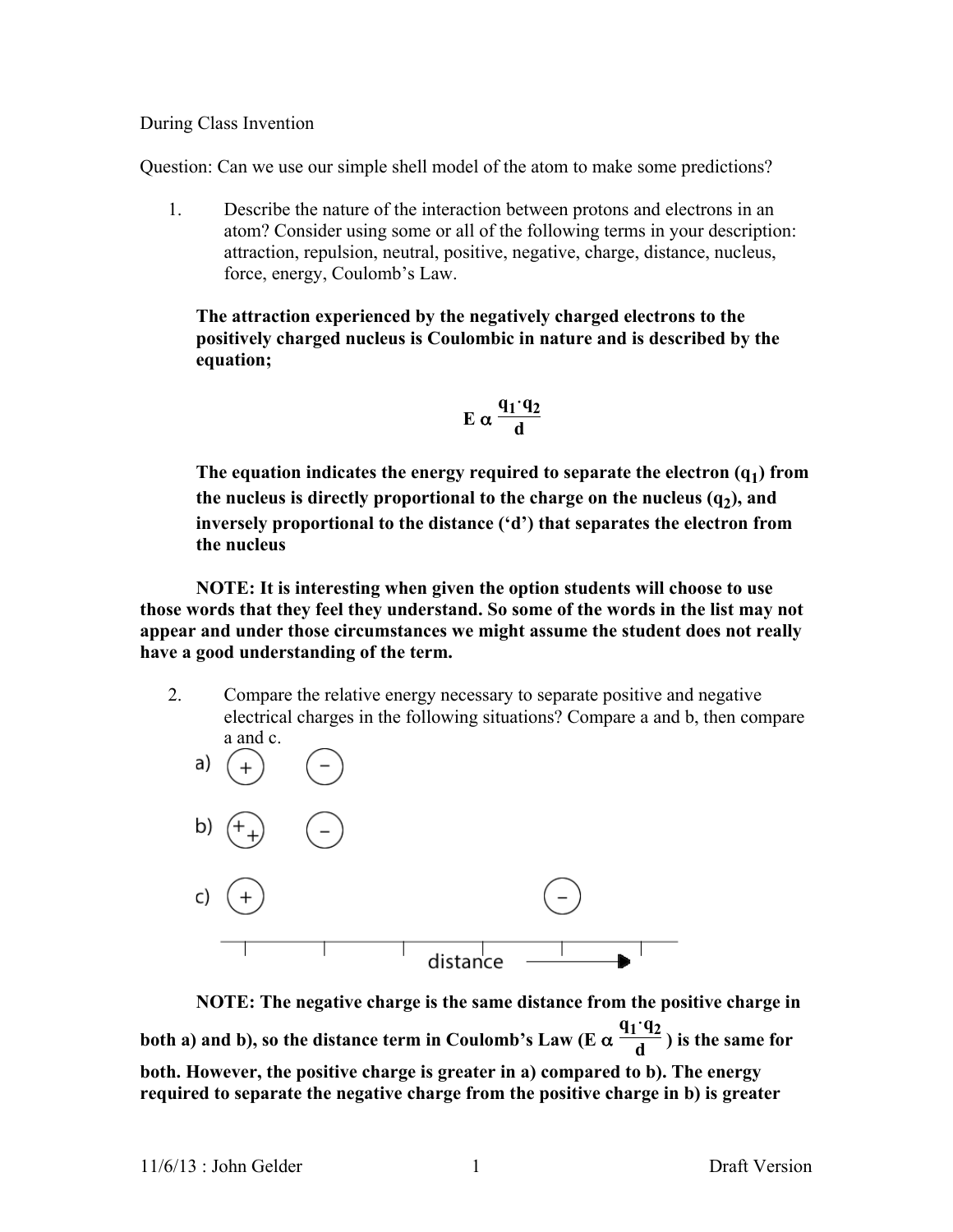**than the energy required to separate the negative charge from the positive charge in a).**

**NOTE: The negative charge is at a different distance from the positive charge in both a) and c), so the distance term in Coulomb's Law (E** α **q1·q2**  $\frac{12}{d}$ ) is

**important. The positive charge in a) and c) are the same. The energy required to separate the negative charge from the positive charge in a) is greater than the energy required to separate the negative charge from the positive charge in c).**



a) how many electrons do you see in the picture? **3 electrons** How many protons? **3 protons**

b) which of these electrons is the easiest (requires the least amount of energy) to remove (ionize)?

**The electron furthest to the right (furthest from the nucleus) will be the easiest to remove.**

c) Explain your response in b.

**According to Coulomb's Law (E** α **q1·q2**  $\frac{d}{d}$ ) the energy of attraction **(required for separation) is inversely proportional to the distance the electron is from the nucleus.**

d) compare the energy from 3b with the energy in 2a and then in 2c.

**When comparing 3b to 2a we can think the following way; the electron that is furthest from the nucleus in 3b only experiences an attraction of a net positive charge of +1 because the two electrons in the inner core shield two of the three positive charges in the nucleus from the outer most electron. So the electron in 3b is further from a net +1 positive charge compared to the electron in 3a, which is also experiencing a net +1 charge on its nucleus. Therefore the energy required to remove the electron in 3b is smaller compared to the energy required to remove the electron in 2a.**

**When comparing 3b to 2c the electron that requires the least amount of energy to remove is approximately the same distance from the nucleus. Also notice that while the nuclear charge in 3b greater, there are also two electrons that 'shield' some of that nuclear charge from the electron the furthest from the nucleus. The net**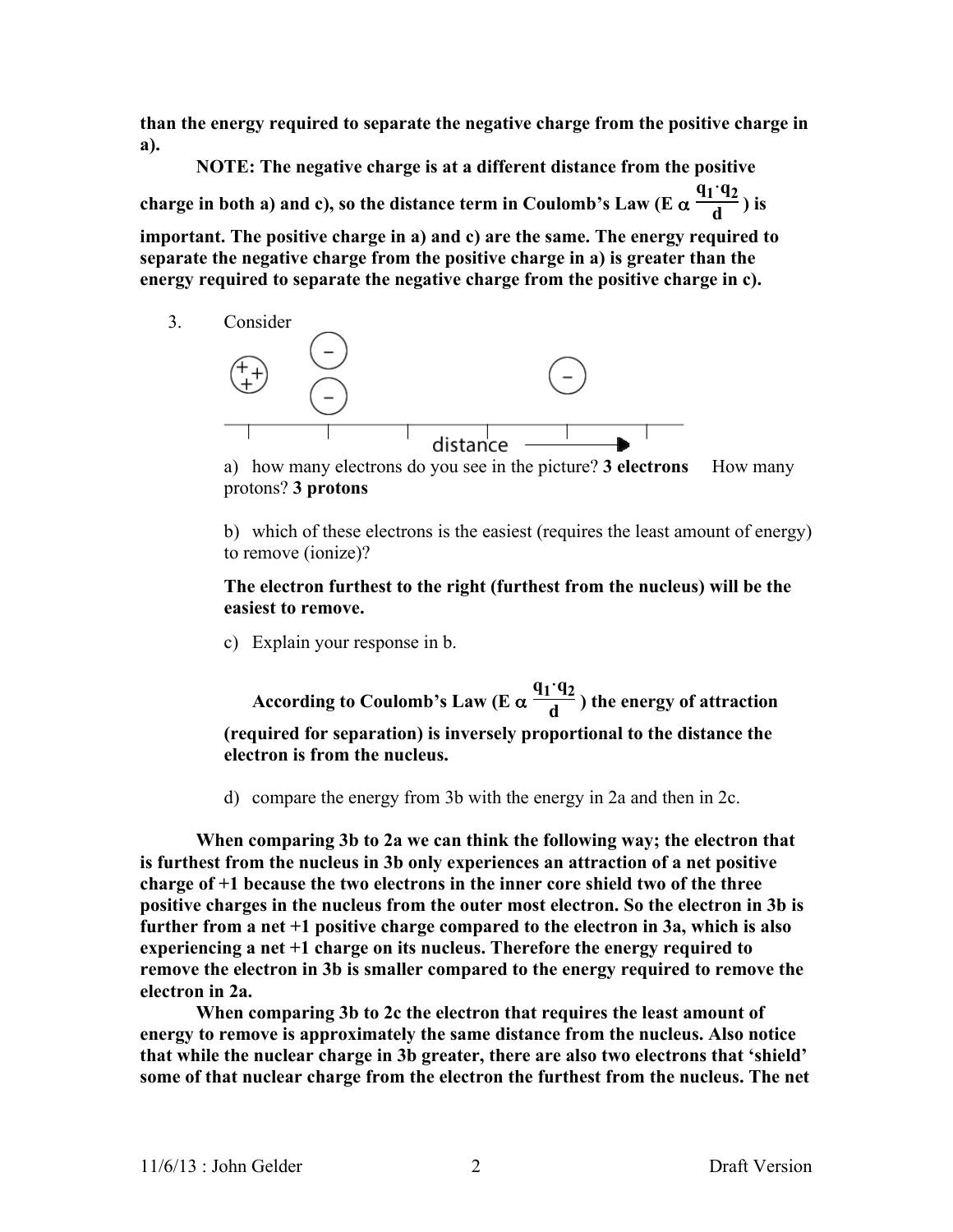**result is the energy required to remove the electron that is the furthest from the nucleus in 2c and 3b is about the same.** 

### **Useful Questions:**

**What are the similarities and difference between the images in 2a and 2b? Which (2a or 2b) requires more energy to remove the electron? Why is less energy required to remove the electron in 2b compared to 2a? Why is more energy required to remove the electron in 2a compared to 2b?**

**What are the similarities and difference between the images in 2a and 2c? Which (2a or 2c) requires more energy to remove the electron? Why is less energy required to remove the electron in 2c compared to 2a? Why is more energy required to remove the electron in 2a compared to 2c?**

**It is VERY important that students always mention both charge and distance in their explanations. This is critical, so even though the distance is the same in 2a and 2b they must point that out in their argument. Just as they must mention that the nuclear charge is the same in 2a and 2c in their argument. Students must know that stating the obvious is most often important in identifying data to support a claim.**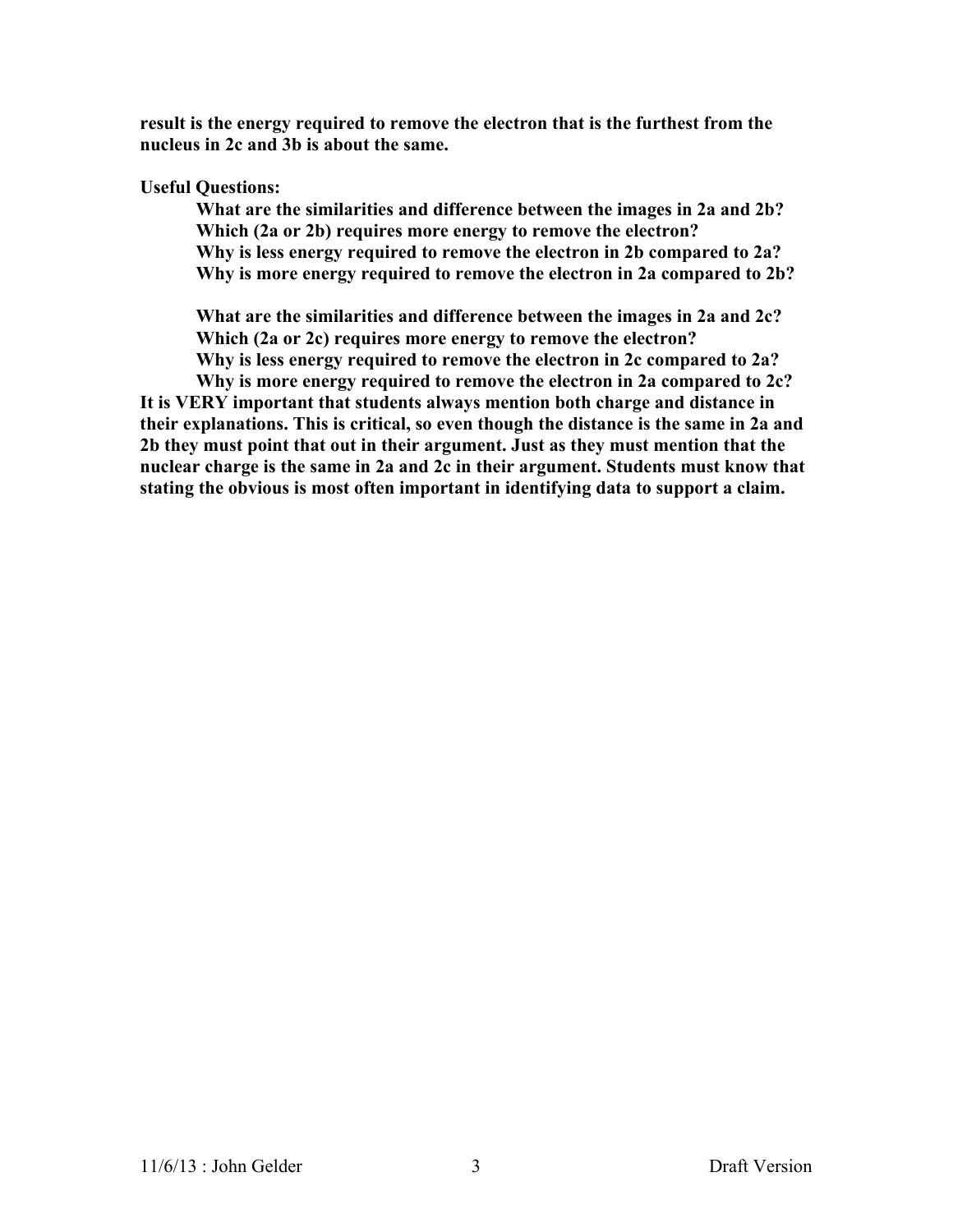The first ionization energy is defined as the minimum energy that must be added to a neutral atom, in the gas phase, to remove an electron from an atom. This definition can be represented in the following chemical equation;

energy + A(g) 
$$
\rightarrow
$$
 A<sup>+</sup>(g) + 1e<sup>-</sup>

4. In the ionization equation above, which is at lower energy? A(g) or  $A^+(g)$  and  $1e^-$ ? Which is at higher energy? A(g) or  $A^+(g)$  and  $1e^-$ ? Explain.

# **A(g) is at lower energy since according to the equation energy must be added**  to  $A(g)$  to remove the electron.  $A^+(g)$  and  $1e^-$  is higher in energy.

5. Explain why energy is required (an endothermic process) to remove the electron in a neutral atom.

## **Since opposite charges are attractive in nature energy is required to separate oppositely charge particles.**

6. The value of the first ionization energy for hydrogen is 1312 kJ mol-1. In the graph below use a short horizontal line to indicate the energy of H(g) (reactant) and a short horizontal line to indicate the energy of  $H^+(g) + 1e^-$ (product). (NOTE: Be sure to consider your responses to Q4 and Q5 above.)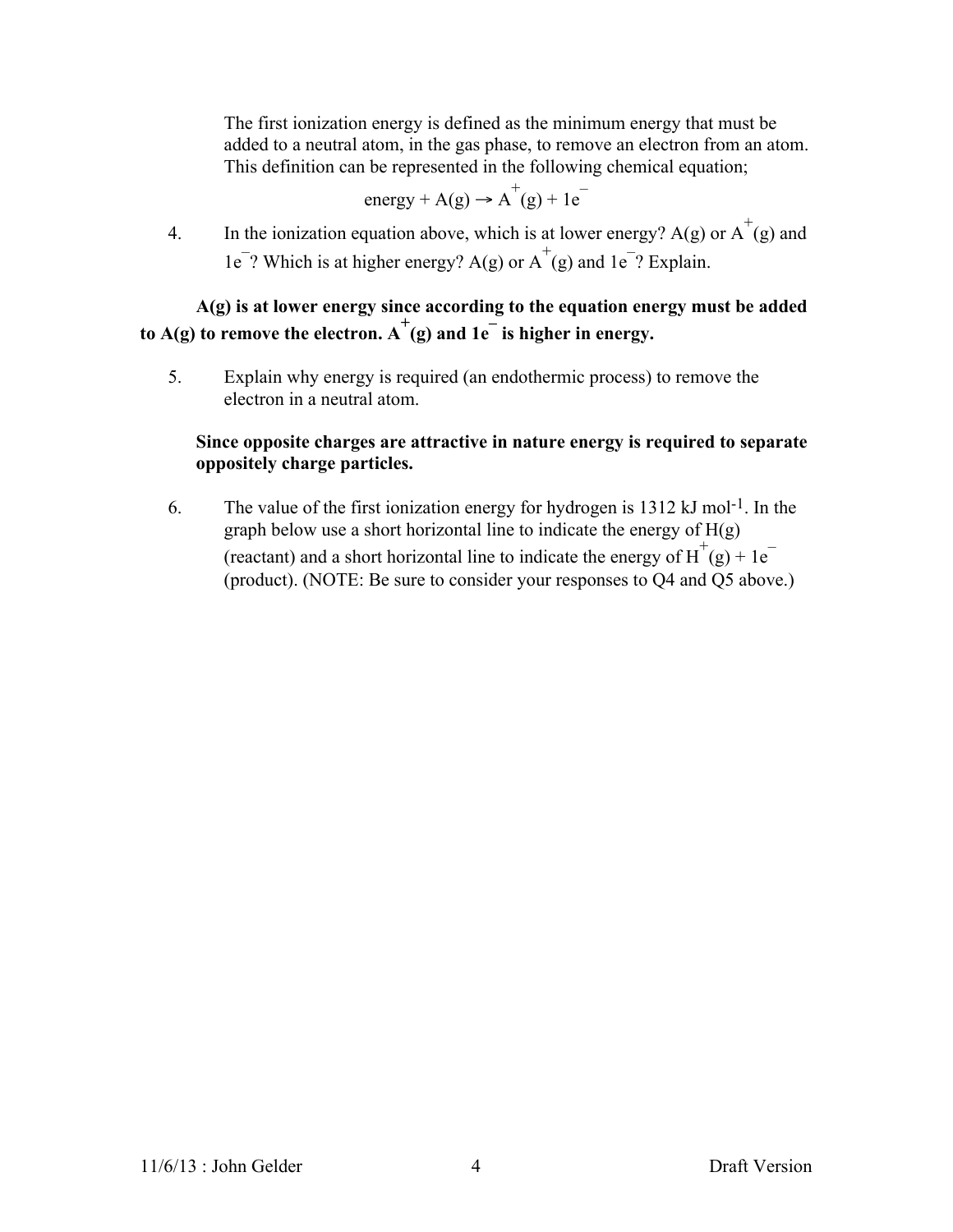

**This is a critical point in the discussion. Students know the line for H(g) is**  lower in energy compared to the line for  $H^+(g) + 1e^-$ . Also the line for the energy of  $H(g)$  and the line for energy for  $H^+(g) + 1e^-$  are 1312 kJ mol<sup>-1</sup> apart, but they do not **know where on the y-axis to draw each line. We only know the energy that separates the two lines. To arrive at where the lines are drawn I explain to the students that when the electron is completely removed from the nucleus we will define that as a system of zero energy. When the electron is an infinite distance from the nucleus that that situation is zero energy. Now as the electron moves closer and closer to the nucleus at some point there is an attraction between the electron and the nucleus. The attraction results in a lower energy system, so the line for the H(g) is at -1312 kJ mol-1.**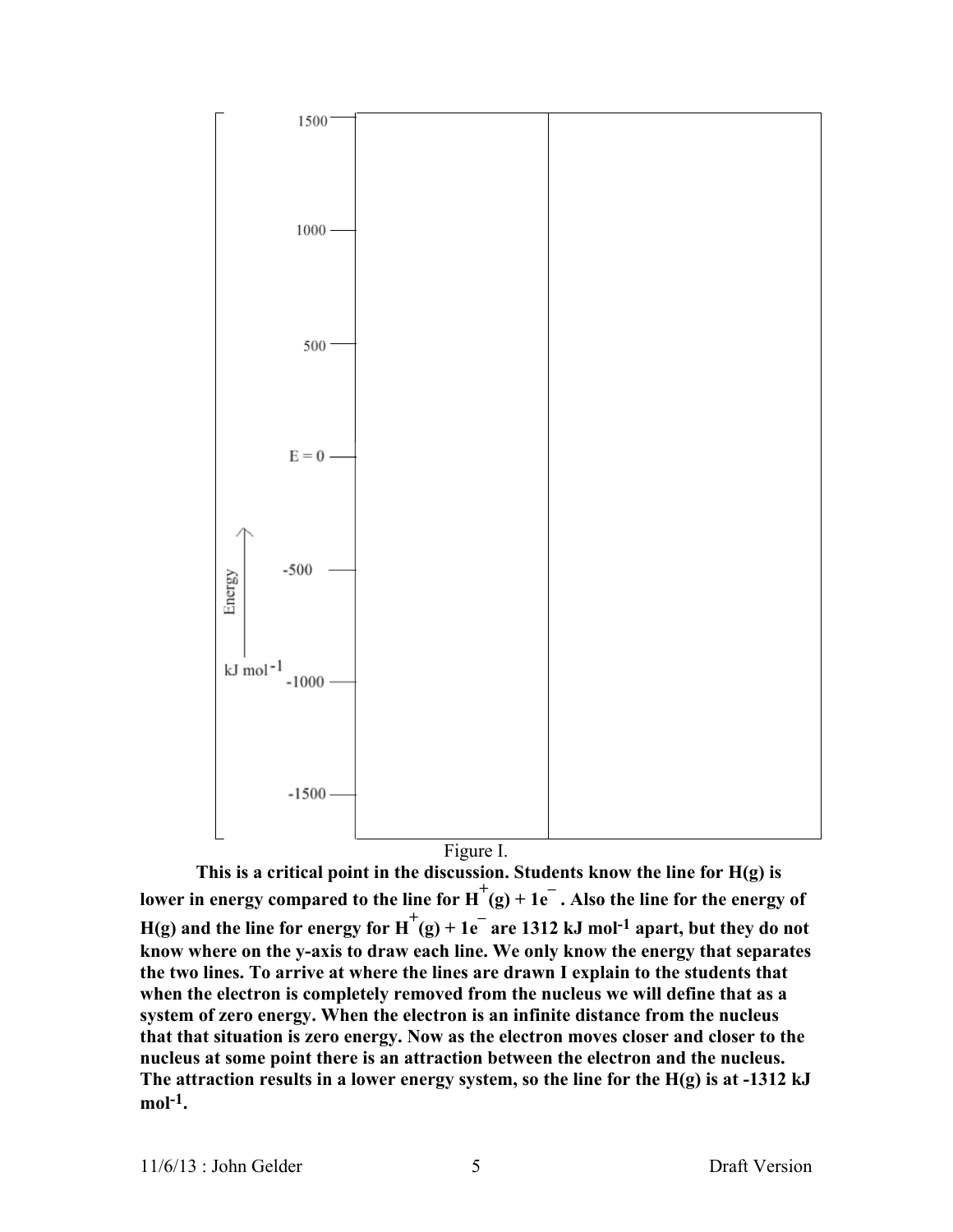

7. What does the difference in energy in the lines in your diagram above represent?

## **The energy difference represents the ionization energy for the hydrogen atom in the gas phase.**

8. The units of energy in Figure I are kJ mol<sup>-1</sup>. Convert the energy the electron has in a hydrogen atom to J atom-1. In Figure II draw the two horizontal lines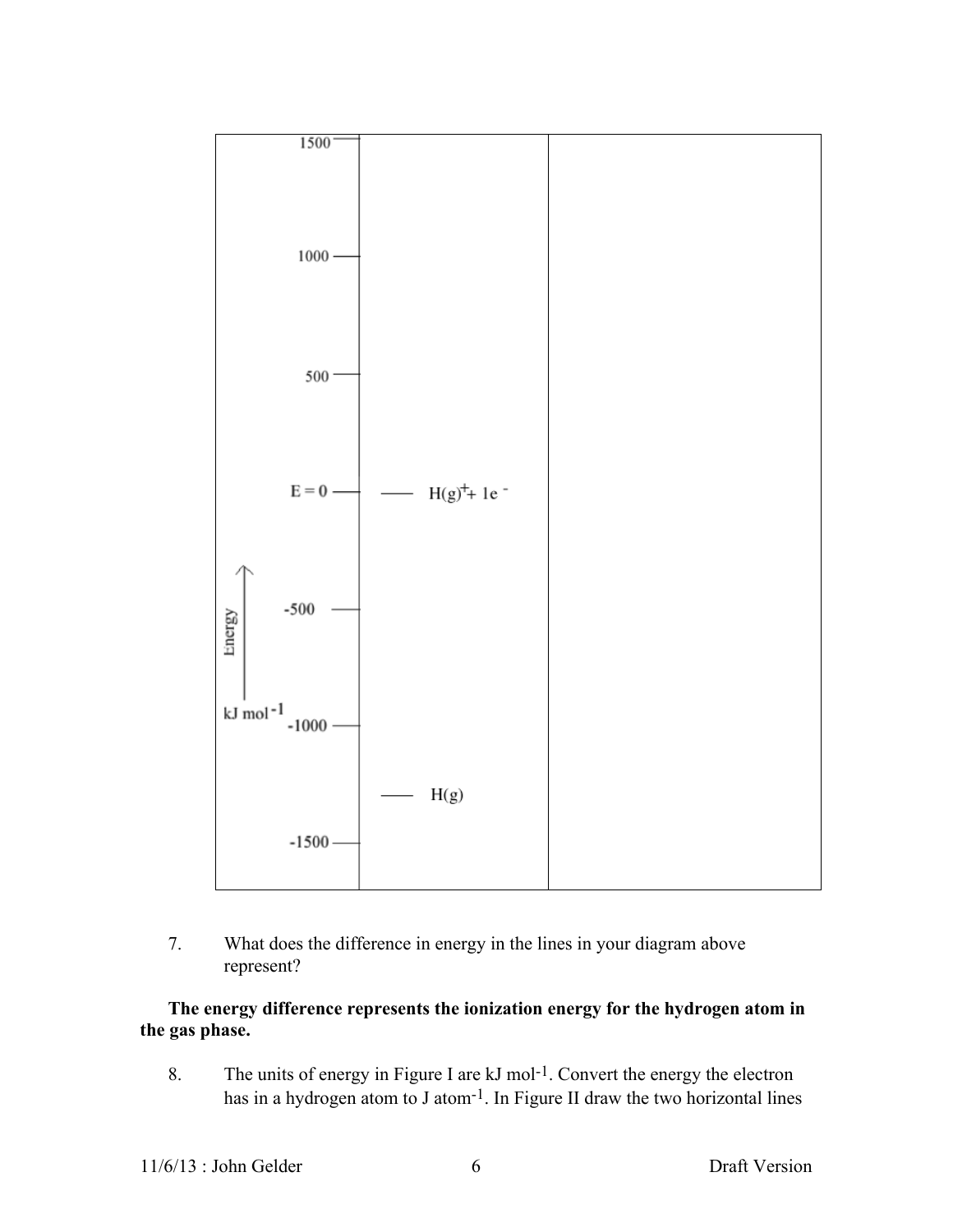for the energy of the electron in a single hydrogen atom  $(H(g))$  and the energy of the hydrogen ion and one electron  $(H^+(g) + 1e^-)$ .

$$
-1312 \frac{\text{kJ}}{\text{mol}} \left( \frac{1000 \text{ J}}{1 \text{ kJ}} \right) \left( \frac{1 \text{ mol}}{6.02 \text{ x } 10^{23} \text{ atom}} \right) = -2.18 \text{ x } 10^{-18} \frac{\text{J}}{\text{atom}}
$$

In the energy diagram below draw two horizontal lines that can be used to



Figure II.

9. How much energy  $(J \text{ atom}^{-1})$  is require to remove the electron from a hydrogen atom (H(g))?

To get from -2.18 x 10<sup>-18</sup> 
$$
\frac{J}{\text{atom}}
$$
 to 0  $\frac{J}{\text{atom}}$  requires 2.18 x 10<sup>-18</sup>  $\frac{J}{\text{atom}}$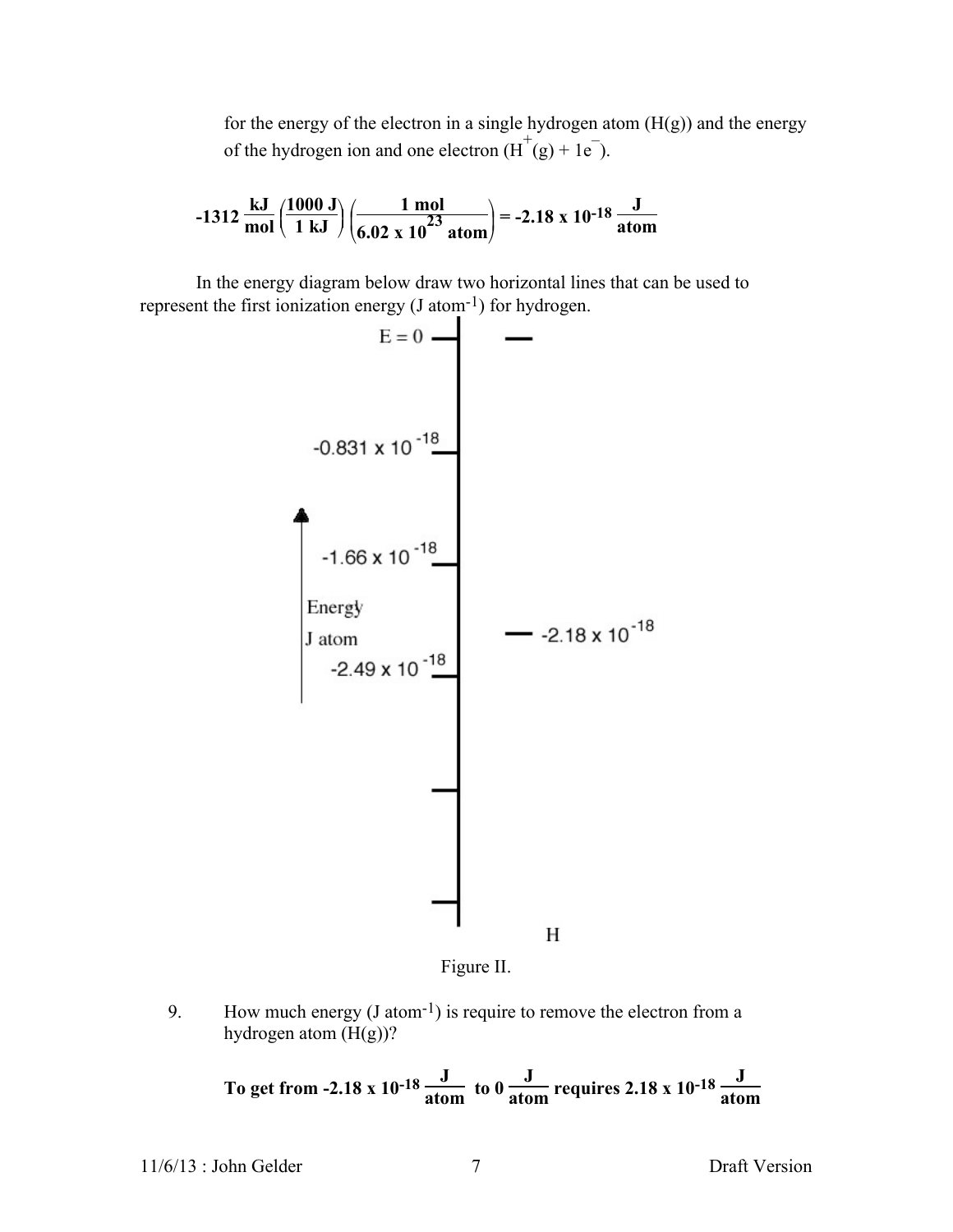10. Calculate the wavelength in nanometers of a photon of light capable of ionizing a electron from a hydrogen atom  $(H(g))$ .

$$
\Delta E = \frac{h \cdot c}{\lambda}
$$
  

$$
\lambda = \frac{h \cdot c}{\Delta E} = \frac{6.626 \times 10^{-34} \text{ J} \cdot \text{s} \cdot 3.00 \times 10^8 \frac{\text{m}}{\text{s}}}{2.18 \times 10^{-18} \frac{\text{J}}{\text{atom}}} = 9.12 \times 10^{-8} \text{ m}
$$
  
9.12 x 10<sup>-8</sup> m  $\left(\frac{1 \times 10^9 \text{ nm}}{1 \text{ m}}\right) = 91.2 \text{ nm}$ 

#### **This is the wavelength of a photon of light capable of ionizing the electron in a hydrogen atom in the gas phase.**

11. Figure III shows an emission spectrum produced by hydrogen atoms in the gas phase.





12. What region of the electromagnetic spectrum are photons of light with the wavelengths shown in Figure III?

**Wavelengths between 90 and 120 nm are in the ultraviolet region of the electromagnetic spectrum.**

13. What is the significance of the line at 91.2 nm?

**As seen in Q10 above 91.2 nm is the wavelength of a photon that is capable of ionizing a hydrogen atom. So when a hydrogen atom in the gas phase absorbs a photon the electron is ionized, removed.**

14. The two lines between the line at 91.2 nm and 97 nm have wavelengths of 93.8 nm and 95 nm. Compared to the line at 91.2 nm, the energy of the photons emitted by the hydrogen atom, as depicted in Figure III, are greater than, less than or equal to the energy of the photon at 91.2 nm?

93.8 nm 
$$
\left(\frac{1 \text{ m}}{1 \text{ x } 10^9 \text{ nm}}\right)
$$
 = 9.38 x 10<sup>-8</sup> m =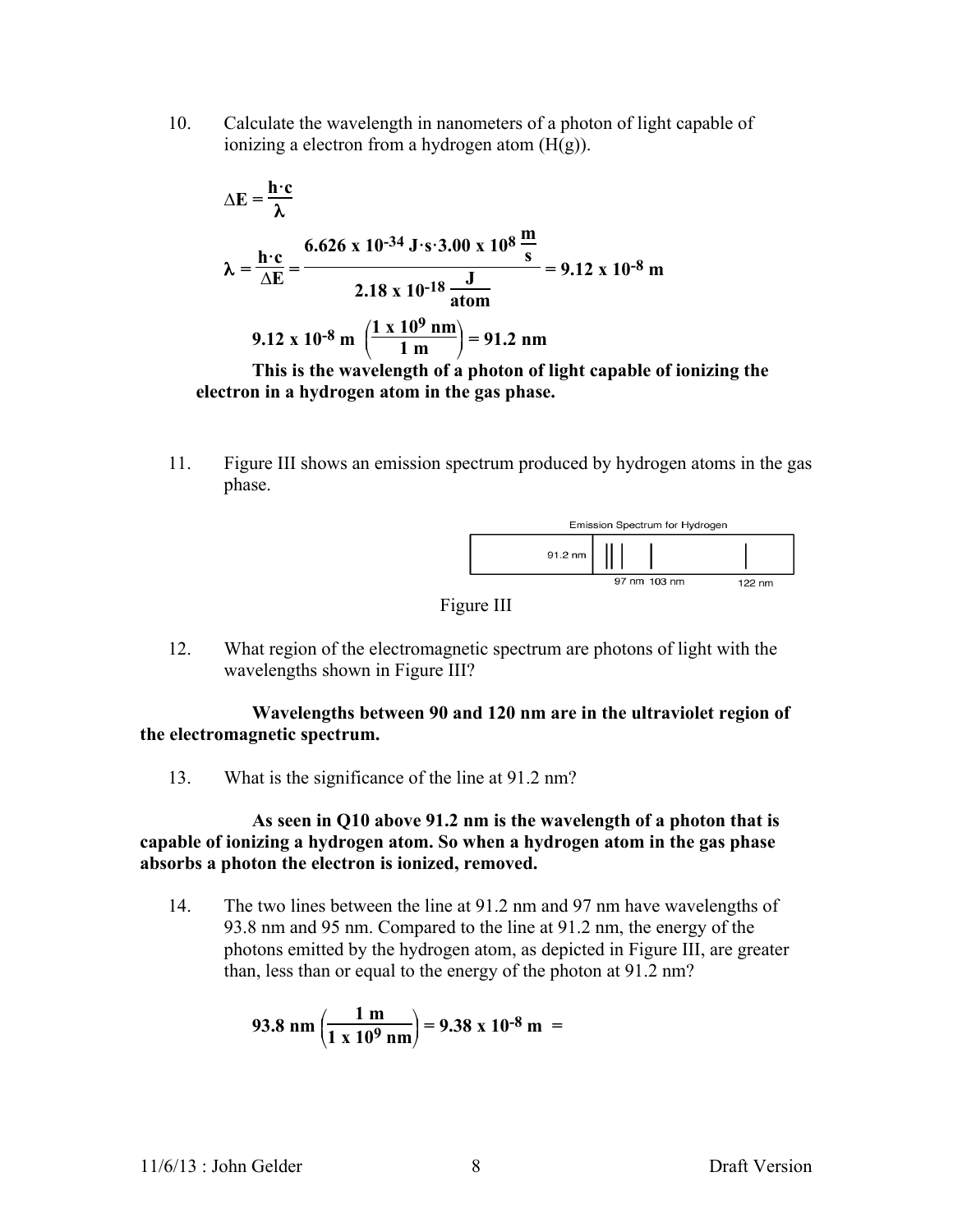$$
\Delta E = \frac{h \cdot c}{\lambda} = \frac{6.626 \times 10^{-34} \text{ J} \cdot \text{s} \cdot 3.00 \times 10^8 \frac{\text{m}}{\text{s}}}{9.38 \times 10^{-8} \text{ m}} = 2.12 \times 10^{-18} \frac{\text{J}}{\text{atom}}
$$

**The energy of this photon is less than the energy required to ionize the electron from the hydrogen atom. The other wavelengths 95 nm, 97 nm, 103 nm and 122 nm are all longer wavelengths and therefore will also have lower energies compared to 2.18 x 10<sup>-18</sup>**  $\frac{J}{\text{atom}}$ **.** 

15. In a previous activity we used the first ionization energy data as evidence to support a shell model for atoms. In the space below draw an energy level diagram that depicts the energy levels for the first five shells.



16. We have indicated that at  $E = 0$  in the energy level diagram the shell value (n) is infinity. We also know that energy required to remove the electron (that is in the  $n = 1$  shell) from a hydrogen atom has a value of 2.18 x 10<sup>-18</sup> J. What if a smaller amount of energy is absorbed by a hydrogen atom?

**So if adding 2.18 x 10-18 J will excite the electron from n =1 shell to**  the  $n = \infty$  shell, if a smaller amount of energy is absorbed than possibly the electron is excited from the  $n = 1$  shell into one of the shells of higher energy, like the  $n = 2$ , n  $= 3, n = 4, \ldots$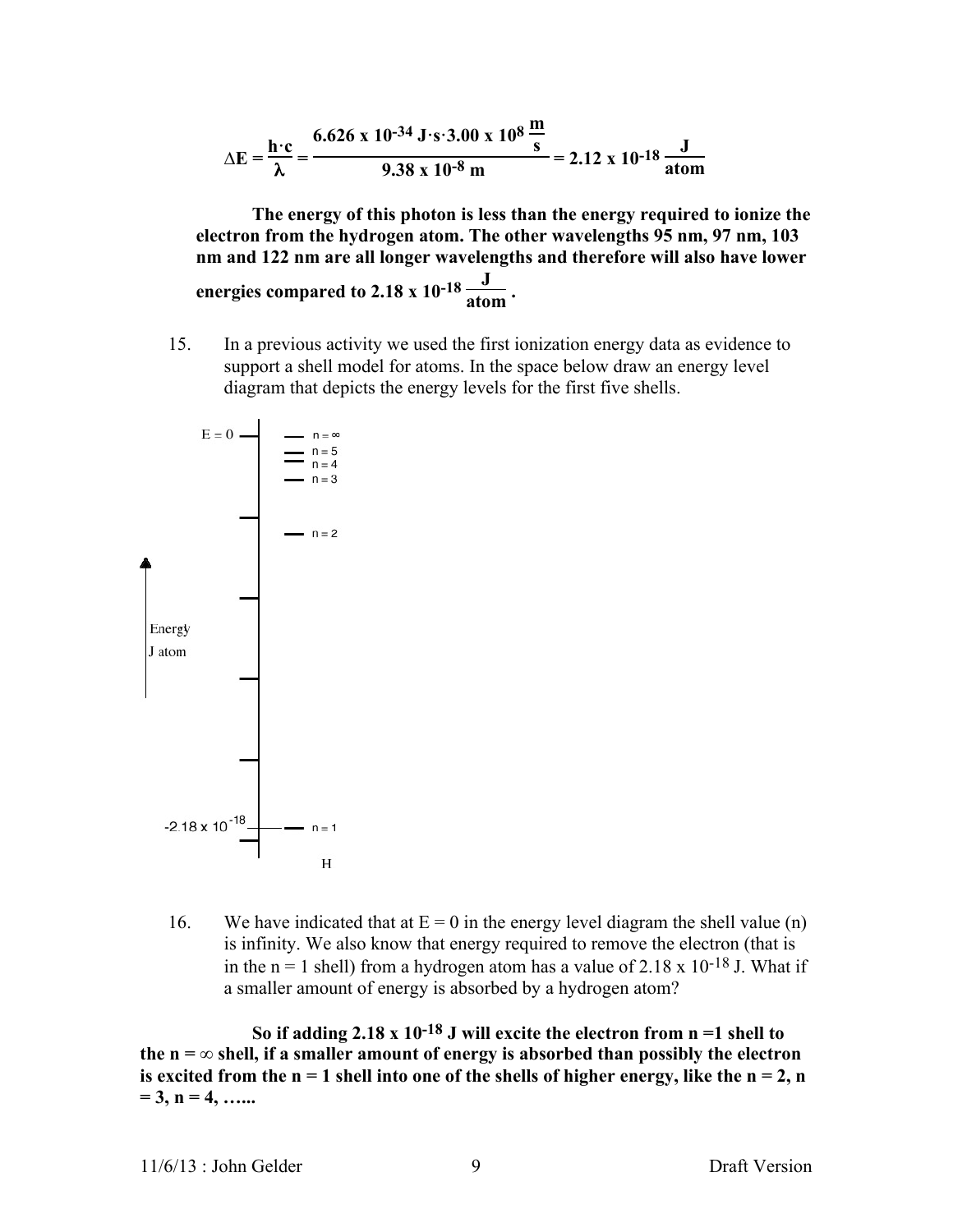17. What might the electron do if the energy absorbed by the atom is smaller than the amount of energy required to remove the electron?

**So if adding 2.18 x 10-18 J will excite the electron from n =1 shell to**  the  $n = \infty$  shell, if a smaller amount of energy is absorbed than possibly the electron is excited from the  $n = 1$  shell into one of the shells of higher energy, like the  $n = 2$ , n **= 3, n = 4, …...**

18. How much energy does a photon of light that has a wavelength of 122 nm have? 103 nm? 97 nm? 95 nm? 93.8 nm?

**Energy for a photon of 93.8 nm**

 $\Delta E = \frac{\mathbf{h} \cdot \mathbf{c}}{\lambda}$ **6.626** x 10<sup>-34</sup> **J** $\cdot$ **s** $\cdot$ **3.00** x 10<sup>8</sup>  $\frac{m}{s}$  $\frac{6}{9.38 \times 10^{-8} \text{ m}}$  = 2.12 x 10<sup>-18</sup>  $\frac{J}{\text{atom}}$ 

**Energy for a photon of 95 nm is 2.09 x 10-18 <sup>J</sup> atom Energy for a photon of 97.4 nm is 2.05 x**  $10^{-18} \frac{J}{\text{atom}}$ **Energy for a photon of 102.5 nm is 1.94 x 10<sup>-18</sup>**  $\frac{J}{atom}$ **Energy for a photon of 122 nm is 1.63 x 10<sup>-18</sup>**  $\frac{J}{\text{atom}}$ 

19. Can you match up the energy of each of these photons with possible transitions between different shells? Use the energy level diagram below to label these transitions.

**See Figure IV below where the transition of the electron moving from**  the n = 1 shell to the n = 2 shell is assigned the lowest energy, is 1.63 x 10<sup>-18</sup>  $\frac{J}{atom}$ . The transition from  $n = 1$  to  $n = 3$  is assigned an energy of 1.94 x  $10^{-18} \frac{J}{atom}$ . The **transition from n = 1 to n = 4 is assigned an energy of 2.05 x**  $10^{-18} \frac{J}{atom}$ **. The transition from n = 1 to n = 5 is assigned an energy of 2.09 x**  $10^{-18} \frac{J}{atom}$ **.**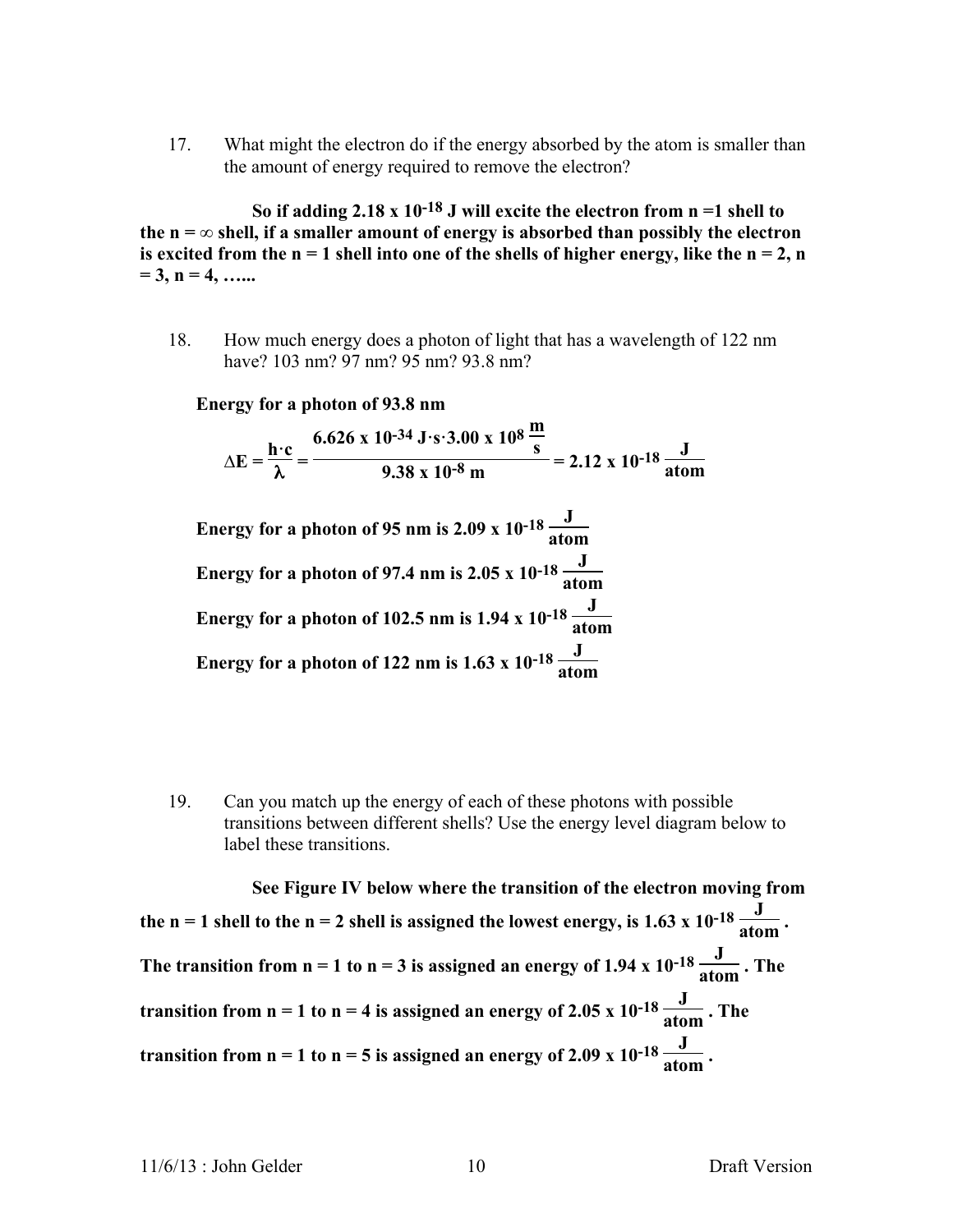

20. What was the assigned energy of the photon you believe is required to excite the electron from  $n = 1$  level to the  $n = 2$  level?

The transition of the electron moving from the  $n = 1$  shell to the  $n = 2$  shell is assigned the lowest energy, is  $1.63 \times 10^{-18} \frac{J}{\text{atom}}$ .

21. Knowing the energy of the electron in the  $n = 1$  shell and the energy of the photon required to excite the electron from the  $n = 1$  shell to the  $n = 2$  shell, what is the energy of the  $n = 2$  shell?

The energy of the  $n = 1$  shell is  $-2.18 \times 10^{-18}$  J, and the energy required to excite the electron to the  $n = 2$  shell is 1.63 x 10<sup>-18</sup> J, so the energy of the  $n = 2$ **shell must be;**

 $-2.18 \times 10^{-18} \text{ J} + 1.63 \times 10^{-18} \text{ J} = -5.5 \times 10^{-19} \text{ J}$ 

22. What is the energy of the  $n = 3$  shell? The  $n = 4$  shell? The  $n = 5$  shell?

**The energy of the n = 3 level must be,**

**-2.18 x 10-18 J + 1.94 x 10-18 J = -2.4 x 10-19 J**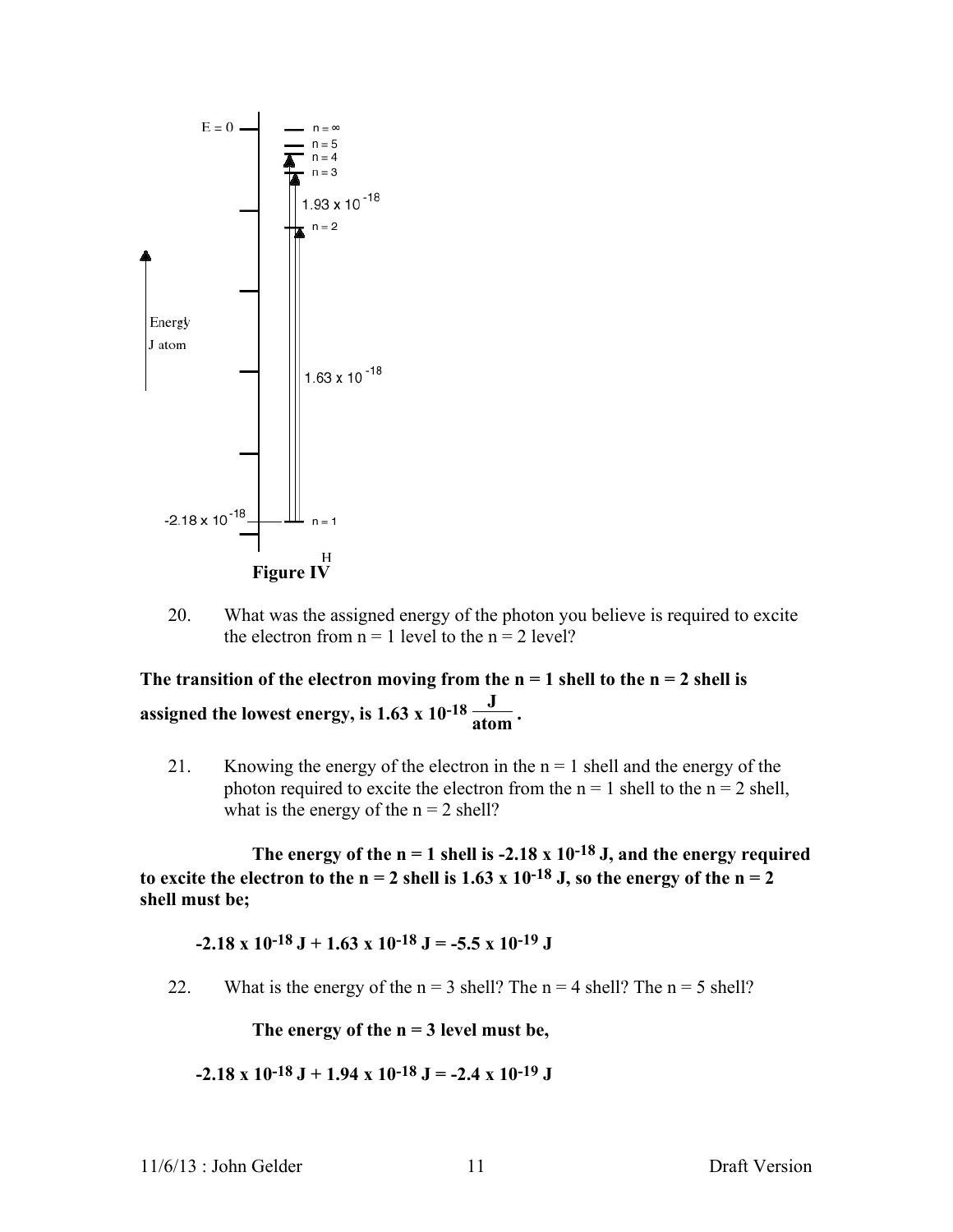**The energy of the n = 4 level must be,**

**-2.18 x 10-18 J + 2.04 x 10-18 J = -1.4 x 10-19 J**

**The energy of the n = 5 level must be,**

$$
-2.18 \times 10^{-18} \text{ J} + 2.09 \times 10^{-18} \text{ J} = -9 \times 10^{-20} \text{ J}
$$

23. Determine the energy of the  $n = 2$  through  $n = 5$  levels in terms of value of the  $n = 1$  level and n. Try different combinations of -2.18 x 10<sup>-18</sup> J and n to obtain the energy of the other levels. What is the relationship that you come up with?

**So the best way to determine how n and -2.18 x 10-18 J is to setup an algebraic expression, like**

$$
-5.5 \times 10^{-19} \text{ J} = -2.18 \times 10^{-18} \text{ J} \cdot \text{x}
$$

**so x is**

$$
x = \frac{-5.5 \times 10^{-19} \text{ J}}{-2.18 \times 10^{-18} \text{ J}} = 0.25
$$

A value for **x** of 0.25 is equivalent to multiplying -2.18 **x**  $10^{-18}$  J by  $\frac{1}{4}$  which would be the same as  $\frac{1}{2^2}$  . So an equation that combines -2.18 **x** 10<sup>-18</sup> J and **n** would be **E** = -2.18 x 10<sup>-18</sup> J  $\frac{1}{n^2}$ . We can check this equation with each of the other levels. So for the  $n = 3$  level, **E**<sub>3</sub> = -2.18 x 10<sup>-18</sup> J  $\frac{1}{n^2}$  = -2.18 x 10<sup>-18</sup> J  $\frac{1}{3^2}$  = -2.18 x 10<sup>-18</sup> J  $\cdot \frac{1}{9}$ **9**

 $E_3$  = -2.42 **x** 10<sup>-19</sup> **J** 

**This energy value for the n = 3 shell agrees with the value we determined previously.**

24. In the space below draw an energy level diagram that depicts the energy levels for the first five shells and include the energy for each of these levels.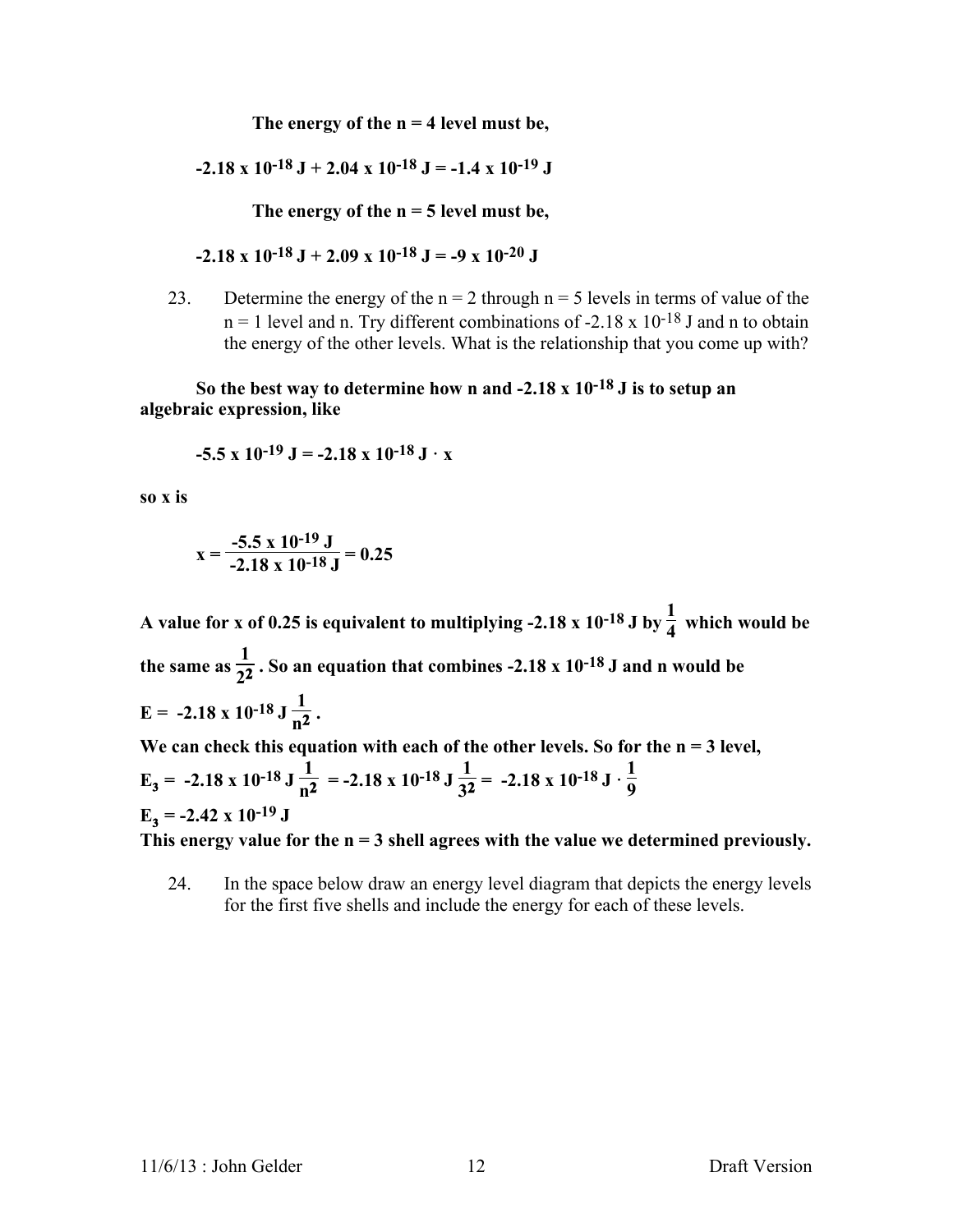

25. The energy level diagram drawn above represents, for the hydrogen atom, the energy for the first five shells. These energies were determine based on experimental evidence from emission spectra in the ultraviolet region of the electromagnetic spectrum. The lines in the emission spectrum can be understood as being produced when an excited electron in a higher energy level drops to the  $n = 1$  level, and at the same time releasing a photon with an energy that is the difference between the two levels.

Predict some additional lines that could be produced as a result of an excited electron undergoing different electronic transitions. Determine the region of the electromagnetic spectrum the lines would appear. Explore the internet to determine if your predicted emission lines have actually been experimentally verified and when they were verified and by whom.

**In this section students should come up with the idea that other transitions can be produced. Lines in the ultraviolet region are due to**  excited electrons falling from  $n = 6, 5, 4, 3$  or 2 levels to the  $n = 1$  level. **There are two additional sets of lines observed in the visible region and the infrared region. The emission lines in the visible region are produced**  when excited electrons fall from the  $n = 6, 5, 4$  or 3 levels to the  $n = 2$ **level. The emission lines in the infrared region are produced when excited**  electrons fall from the  $n = 6, 5,$  or 4 levels to the  $n = 3$  level.